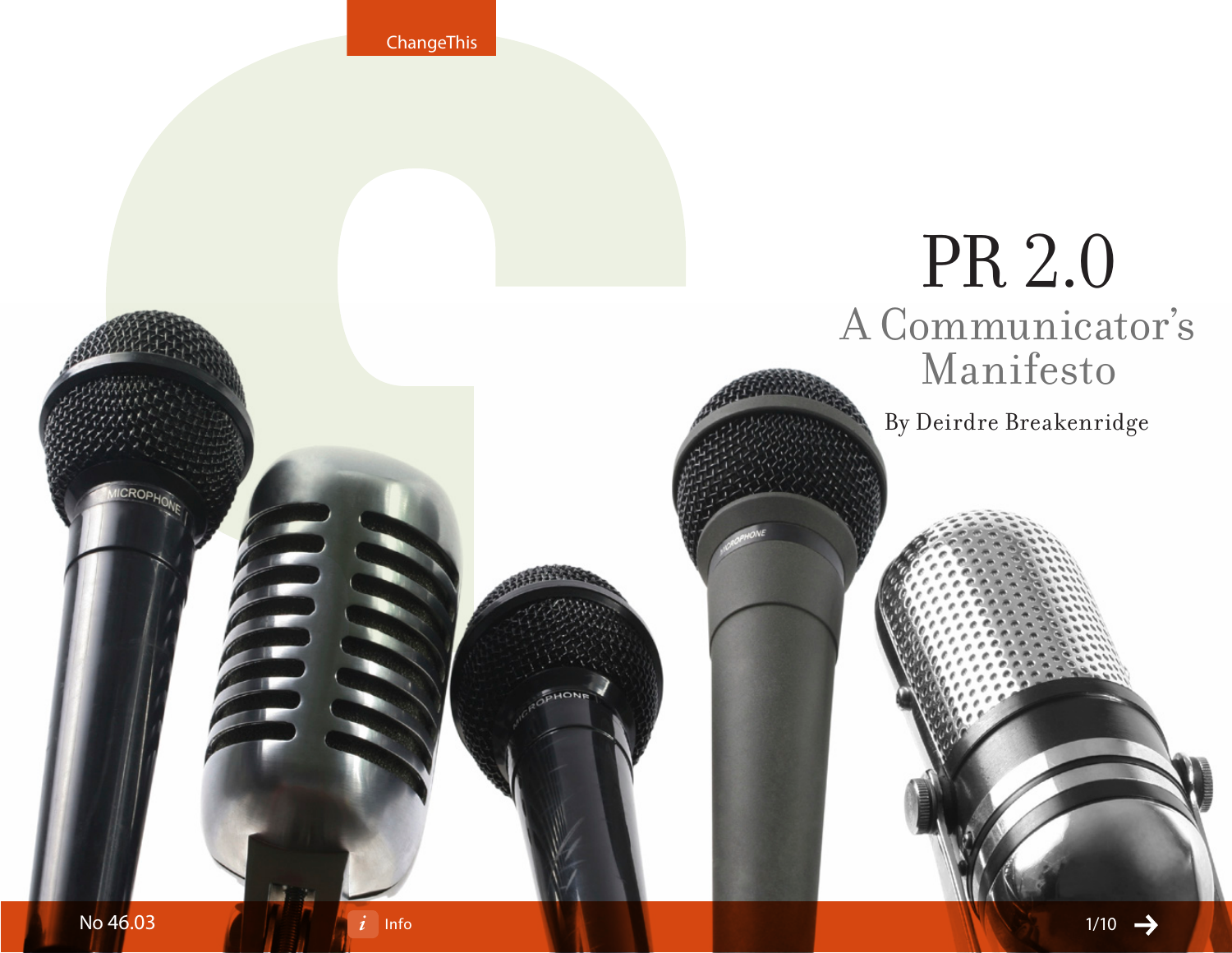always been an advocate of the PR profession and for years I've worked very hard<br> **THE** along with my peers to educate and communicate to others that PR is one of<br>
the greatest means to build relationships and trust with t along with my peers to educate and communicate to others that PR is one of the greatest means to build relationships and trust with the public when practiced properly. My hope, someday, is to have my profession recognized as a critical marketing function in which everyone from executives and the members of their organizations to the stakeholders in the market acknowledge the true value of PR. It would be an incredibly good feeling to say, "Finally, I think everyone appreciates and understands the meaning and importance of PR."

But, somehow, an industry that has the potential to soar to great heights, and the PR professionals who serve a critical function, have to fight very hard to remove an ongoing stigma—that of being viewed as nothing more than spin doctors, flacks and mere paper pushers. There have been times, I can admit, that I've felt the need to defend the PR industry and its damaged reputation. It took a lot of hard work to get where we are, and we can't stop now. A new change is upon us and with this change comes the opportunity to take back our industry's credibility and create the reputation that it deserves.

There's so much more work to be done in this profession that has the potential to use today's web technology and 2.0 platforms to foster the greatest communication of all time—and for all types of organizations and the markets they reach. So, just when we all thought that people were beginning to understand the importance of PR, the use and value of the credible third party endorsement, and the effort it takes to build a relationship, it's time for our industry to evolve again. For me, when I look at my life, my business, and of course my profession, I reflect that change is the constant and stability is only a variable.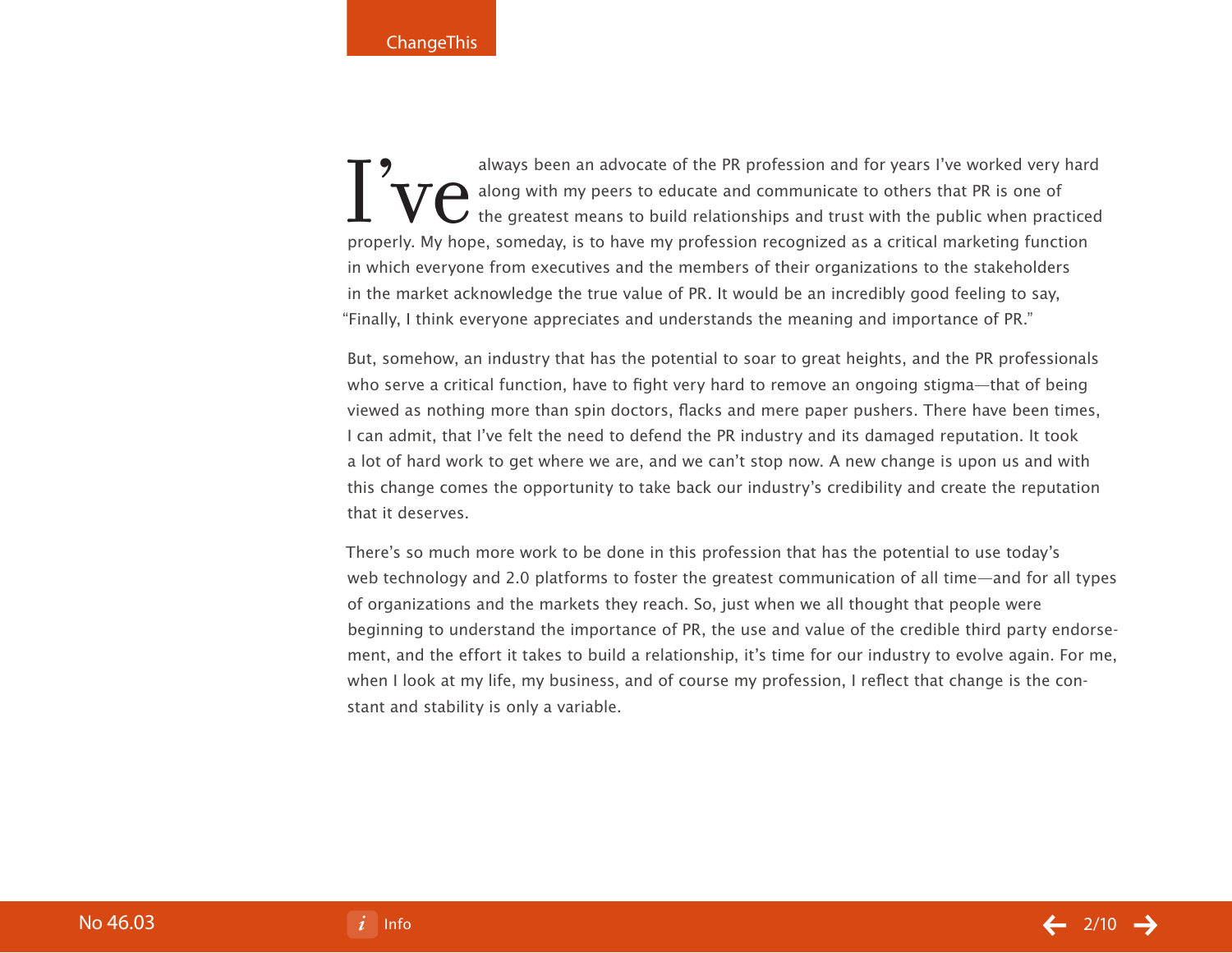Today, an immense change is happening to PR and it will affect communications professionals around the world from this point forward. The concept of PR 2.0 was born about 10 years ago (although not many people know this). **PR 2.0 places a whole new meaning and value on PR and marks the true convergence of PR and the Internet.** I believe that with PR 2.0, a new breed of Web savvy PR/marketing professionals has been born. As a result of PR 2.0, brands are able to have conversations directly with their customers in niche Web communities. They are invited to participate in dialogue in places where they have never been invited to participate before. PR 2.0 puts the "public" back in public relations with the ability to speak to more people. The concept is driven by technology (the Web 2.0 platform and social media applications) and 21st century consumer behavior.

# A new change is upon us and with this change comes the opportunity to take back our industry's credibility and create the reputation that it deserves.

Technology is leading this new PR movement. Today, with increased bandwidth and innovative Web 2.0 applications, users are able to congregate, collaborate and share an unbelievable amount of content. Web 2.0 complements PR with a collaborative environment that supports strong conversations and enables people to find and enjoy useful information through social media tools. These tools include RSS, social networking, blogs, podcasting, and streaming video, just to name a few.

Consumer behavior is also a key consideration in this change. Consumers prefer to drive their own communication. They also want to gather, organize and share information to make informed decisions. As consumers learn that the Internet allows them to have meaningful conversations

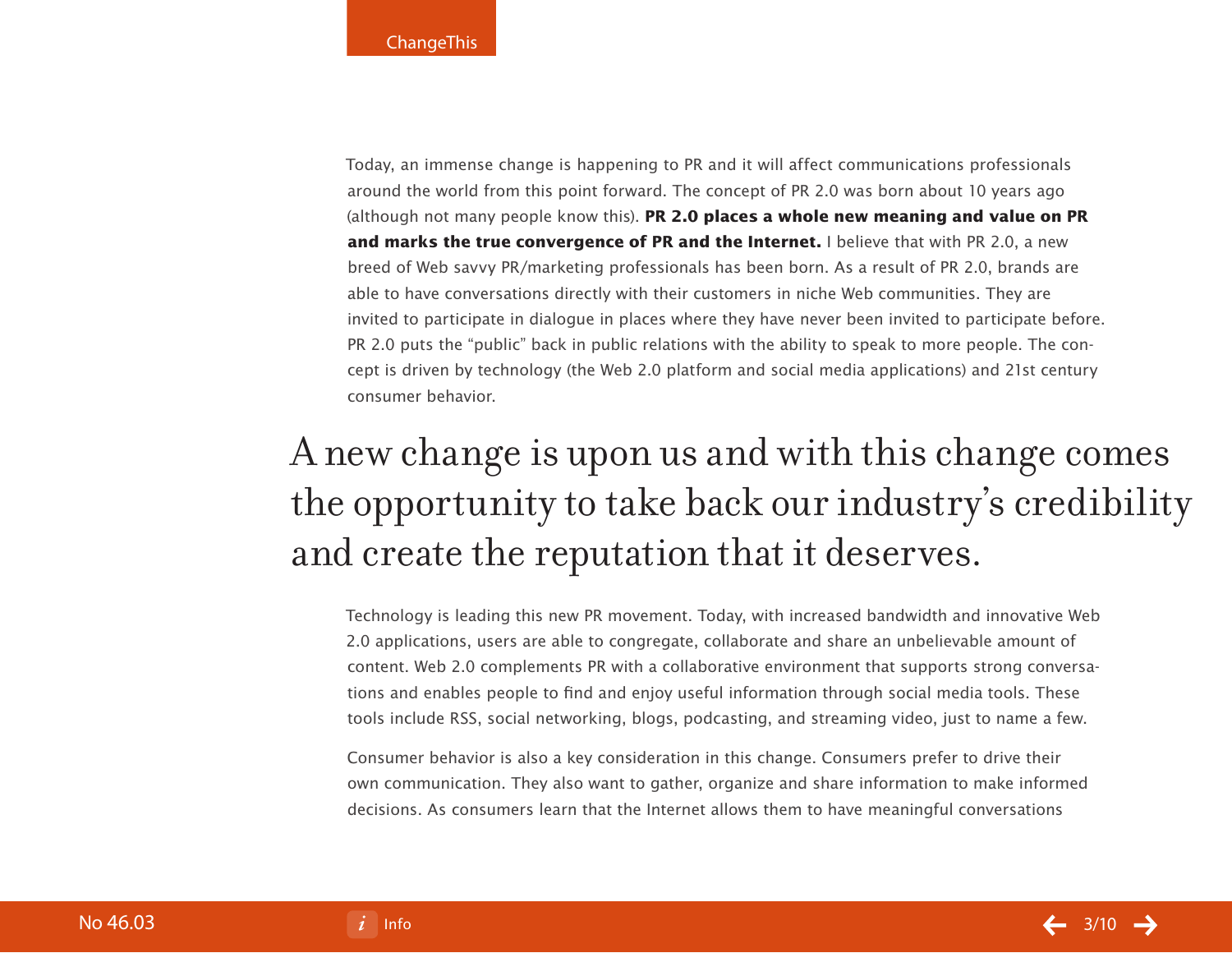with like-minded individuals, they increasingly demand to hear a voice from their brands. Therefore, it's important for the executives of companies, no matter how small or large the brand, to understand how a public voice shows the human side of a company. Consumers expect a lot from their favorite brands. They desire direct communication, to hear firsthand about products and services, to be able to ask questions and receive quick responses, to hear a person's voice and to learn the company's position on an issue in its industry, and to believe they can trust the people behind their favorite brands.

In order to facilitate what today's consumer wants, organizations have to give up command and control styles of communication. That's the only way to encourage dialogue and take a position on issues in the market. I follow the advice of a wise colleague, Mark Brooks, Founder of [Online](http://www.onlinepersonalswatch.com) [Personals Watch](http://www.onlinepersonalswatch.com) and a social networking consultant who I interviewed in my book, PR 2.0. He told me the advice he gives to his clients is "If you don't take a stance, then you don't stand for anything." Today, more so than ever, people expect to see the human side of company and, therefore, companies can no longer hide behind their monikers.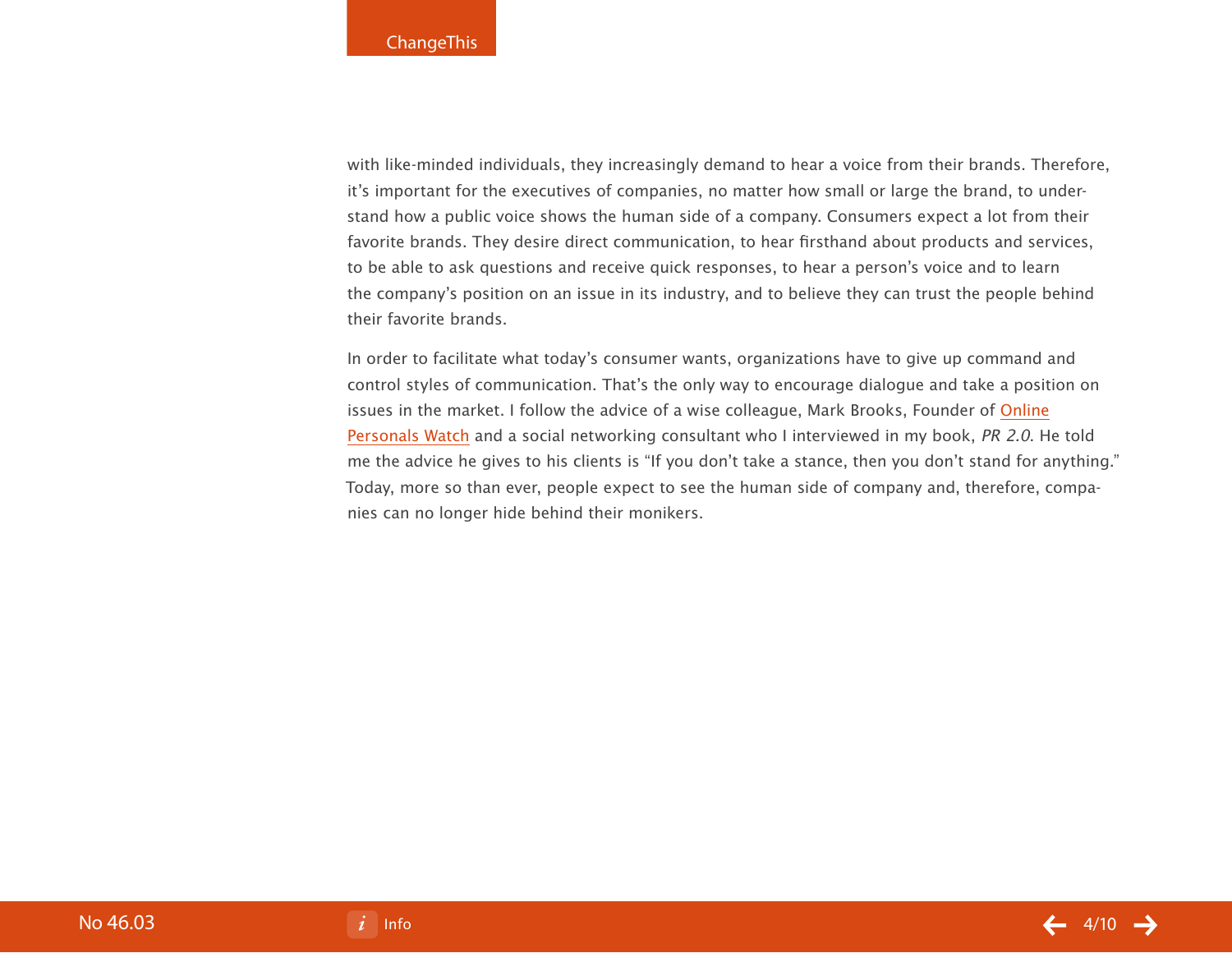With the emergence of PR 2.0 and a new PR movement, there are many challenges faced by the PR profession. These challenges include:

- $\rightarrow$  PR 2.0 facilitates direct to consumer conversations and changes how many view the third party credible endorsement.
- $\rightarrow$  PR people feel they are knocked out of the communications process if brands can go direct to customers.
- $\rightarrow$  Citizen journalists have a platform on the web, and the nature of the media and reporting is changing.
- $\rightarrow$  Blogger relations have become a part of the new media relations and you need to build relationships with these influencers.
- $\rightarrow$  Change in any profession causes intimidation and fear.

One of the most promising aspects of PR 2.0 is the fact that brands can hear what their customers have to say and answer their questions and respond to their needs. Through social media tools, brands have the ability to have a 24/7/365 focus panel on their website or in niche communities on the Web. Not only are brands having direct conversations, but they can also review what customers are saying to each other by monitoring the blogosphere.

In the PR person's eyes, this is a tremendous change to the traditional PR model. As a matter of fact, it flips the PR model on its head. PR 2.0 doesn't wait for the consumer to read about what a brand has to say or learn something useful about a product they enjoy from a magazine or newspaper. Today, the consumer can receive the information firsthand and PR people don't have to use a media relations outreach program to get credible information to audiences. Now, that's not to say that a media relations program goes away. On the contrary, media relations and journalist outreach is a strategy that is still a valuable part of the PR equation today.

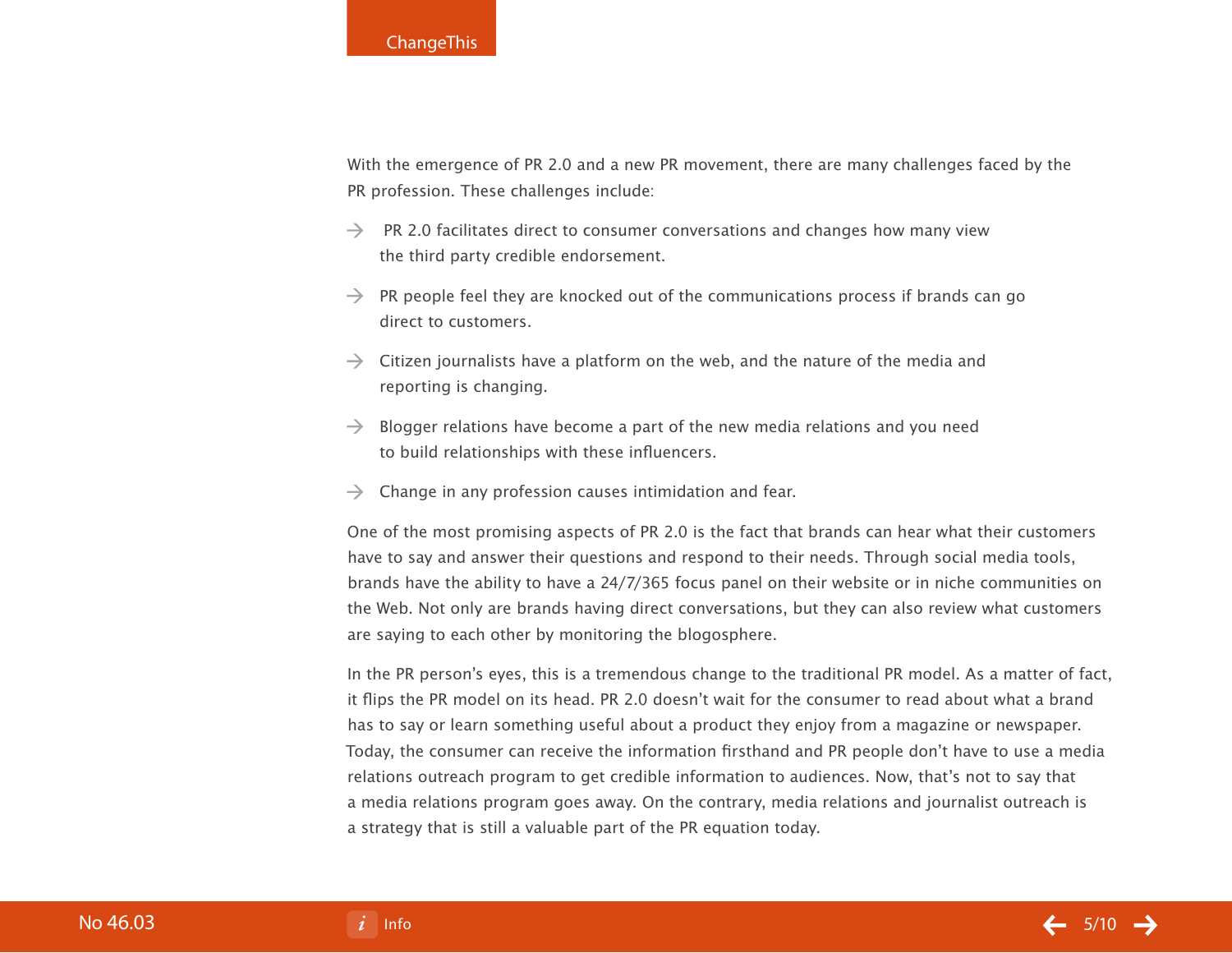However, if a brand is trying to reach wired customers, then they should be thinking about blogger relations and reaching those influential A-list people who sway the thinking of thousands of people in niche Web communities. And, remember, some of those new influential bloggers just may be your favorite journalists, as well as the new citizen journalists who have found a voice and a platform to discuss their thoughts and opinions. You could even say that these influential bloggers are also the new credible third party endorsers.

If the nature of the model changes, then how do PR people keep themselves from being knocked out of the process. This will only happen if you let it happen! PR people have this incredible opportunity to embrace and engage in PR 2.0 communication and to help their brands understand the value of meaningful conversations with customers. Sure, with the change in technology comes change to our function, but in this case it is for the better. I interviewed Brian Cross, who is head Director of Fleishman-Hillard's Digital Group in Saint Louis. He said "I think that there's going to be a whole lot more direct conversations with the consumer and I think the consumer is going to gain more and more control, but not control in a bad way, control in a way that they're going to ask for exactly what they want. This will definitely help the brand."

Cross discussed with me his thoughts about the PR professional's role in the new PR movement. For Cross, that doesn't mean that PR and advertising are going to go away because, all of a sudden, companies can bypass the communications professionals and just go direct to the consumer. He believes that when companies decide to go direct to consumer, they often have trouble figuring out which niches are right for them. It's harder today with so many different web communities. That's where PR is crucial. PR is going to basically come in and say "These are the right target audiences for you in these communities and we're going to now show you how to walk into that community and make yourself attractive enough that they are going to want to strike up a conversation with you." Cross's main point was that PR 2.0 and social media tools allow you to do this and do it successfully.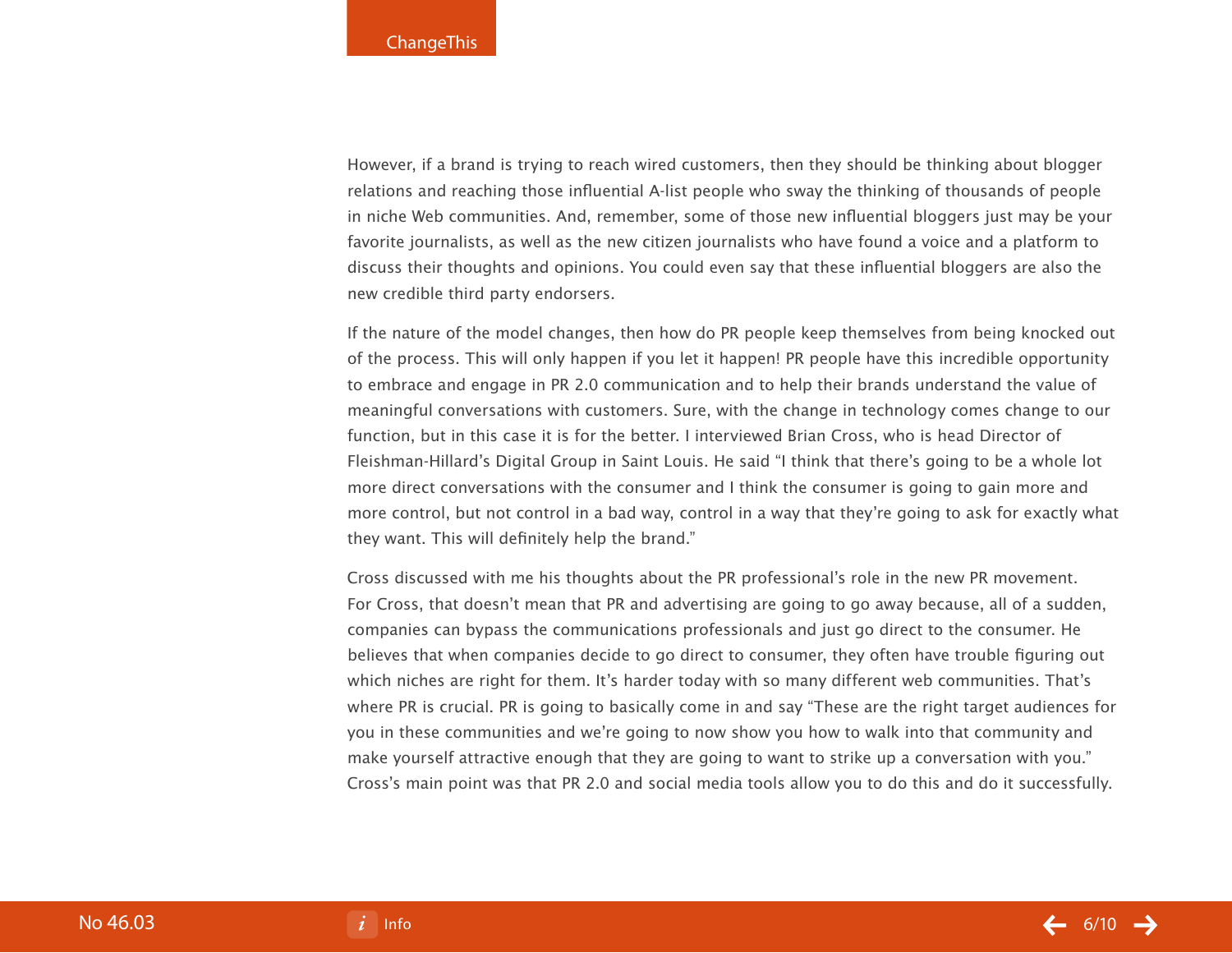There's a tremendous role that PR has always played in the area of relationship building and PR 2.0 is no exception to this rule.

But, as Cross mentioned, you can't just walk into a community when you're not invited and expect to be received with open arms. And, in order for PR people to understand that there are guidelines or ways to go about blogger relations in social networking communities, they must first engage in social dialogue and become a part of the conversations. I can't stress enough the importance of using social media to become a member of a social networking community. It's not for us to preach about using social media tools, especially if we've never used these tools personally. I wouldn't be able to write this manifesto as a communicator involved in the new PR movement if I wasn't on Facebook, Plaxo, LinkedIn, Twitter, Dopplr, MyRagan, etc. It's critical that you don't just observe from the outside—you need to be on the inside. This is the only way to make recommendations and assist your brands with the best ways for them to engage in conversations with their customers.

# In order for PR people to understand that there are guidelines in social networking communities, they must first engage in social dialogue and become a part of the conversations.

Once you engage, you will quickly see how communities work, and how blogger relations is the new media relations. You cannot simply reach out to bloggers and pitch them about something cool that you want them to write about if you haven't done your homework. That's not how it works. These influencers, similar to the traditional media, want to know that you understand who they are,

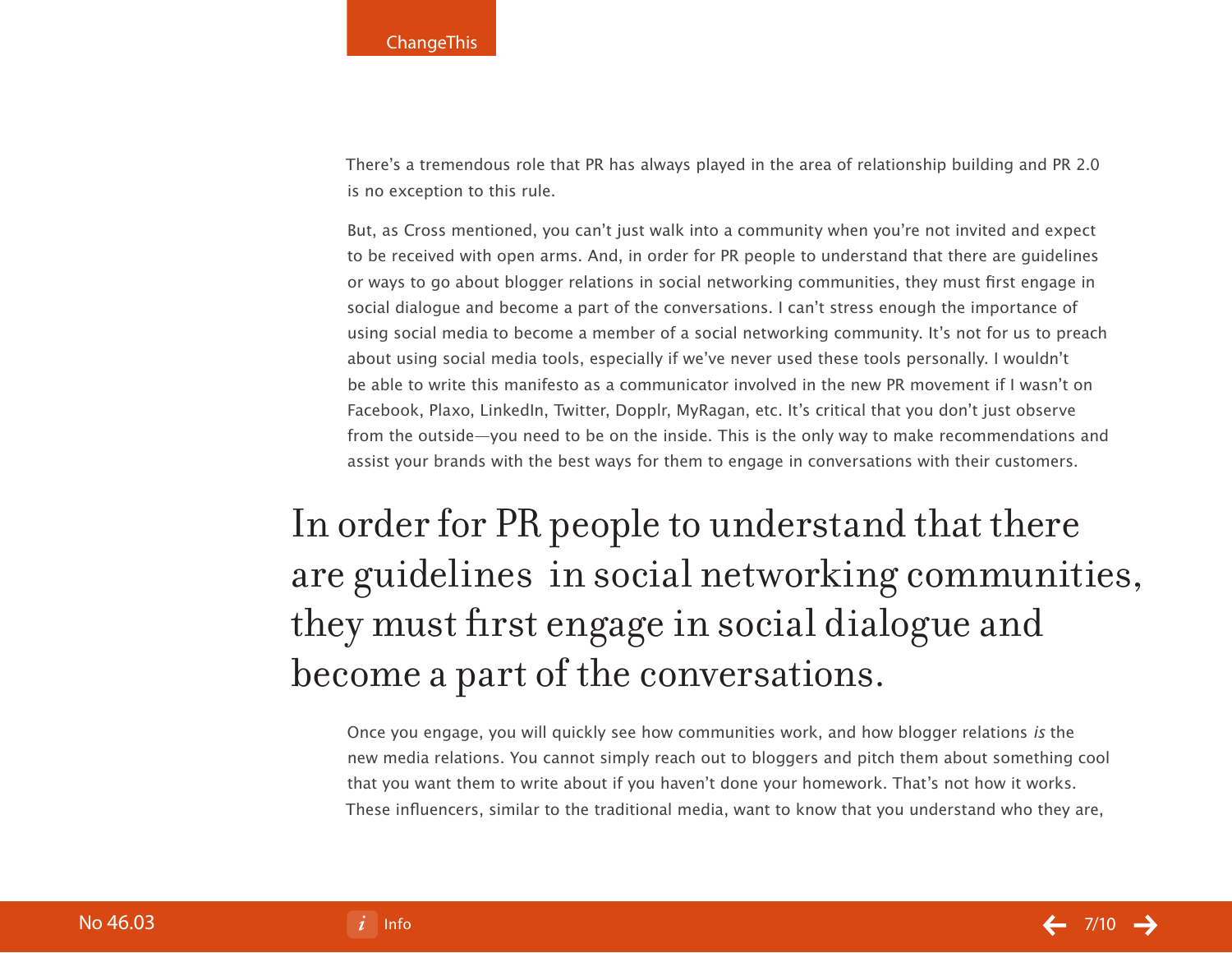what they believe in, recognize their interests and be able to discuss information that's appropriate for their conversations. Brian Solis, founder and principle of FutureWorks wrote a post on his blog, PR 2.0 [\(www.briansolis.com](http://www.briansolis.com)), about how he was recently pitched by someone who didn't really understand the nature of blogger relations. Solis provides his commentary in parentheses within the body of the letter that he received from an anonymous individual:

Dear Brain solis, (Yes, notice the typo. I'm a smart guy, but I haven't flirted with changing my name yet.)

XXXX provides holistic and synergistic blend of traditional online marketing and emerging social media based buzz marketing (wait, is that one sentence? And, is this a new category, Emerging Social Media Based Buzz Marketing?!), to help its clients derive maximum value from their marketing dollars.

For example, our understanding of the key words for any client will be useful not only in SEO and SEM but also in Social Media based marketing campaigns, as we can weave in same key words for better impact and enhanced SEO ranking.

Similarly XXXX's Buzz Tracker, can dig (surprised it wasn't "DIGG") into various online conversations and provide a clear understanding of the available opportunities, any warning signs, key influencers and how the target audience perceives a client. The insights thus derived can help us design more effective buzz generation campaigns, resulting in enhanced brand image and revenue (where or where do I sign up!?).

Hence XXXX is not only a one-stop-shop for all your online marketing needs, but it also offers you unmatched ROI.

Let me know if this interests you. (Um, synergistic'ly, along with my Social Media Buzzin Holistic partners in crime, I don't think so. K Thx. Bai.)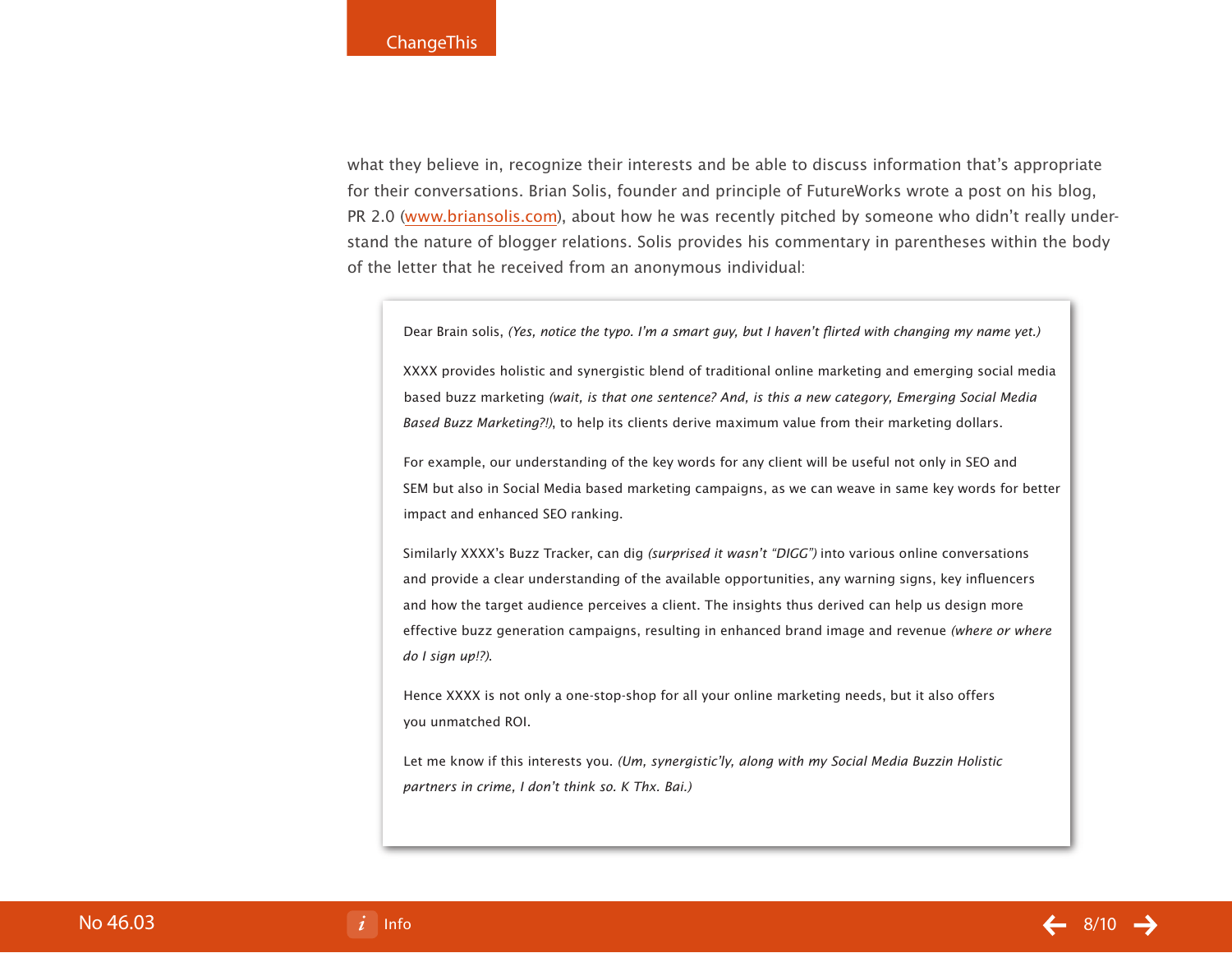As you can tell from his comments, Solis clearly felt that this person pitched him without any knowledge whatsoever about his interests or what he covers on his PR 2.0 blog. From the misspelling of the name to the way the offering was introduced, this individual did not read Solis's blog and take the time to be a part the conversations that occur there daily. In order to survive, and not be blocked from participating in conversations, you have to learn how to build relationships. And, let's face it, in PR this is what we know how to do best.

The changes occurring in the PR profession are immense. They may be somewhat intimidating and feel unfamiliar to many who are used to practicing PR pre-Web 2.0 and prior to the socialization of media. However, with PR 2.0 blazing a path to great PR through meaningful conversations, right now is the greatest time for a PR movement to prove the profession's value and incredible worth. By nature, you may feel apprehensive about releasing communication in a different fashion, but if you've listened and absorbed the messages in this manifesto, you will walk away with a newfound strength in yourself and the PR industry. You will realize that, even with the changes and associated risks of PR 2.0, such as not having as much control over communication, there are still tremendous opportunities to interact and build relationships with journalists, bloggers, and customers. Your role as a communicator becomes even more significant as you and your brand(s) engage in the type of dialogue and information sharing that has never been experienced before.

With PR 2.0 blazing a path to great PR through meaningful conversations, right now is the greatest time for a PR movement to prove the profession's value and incredible worth.